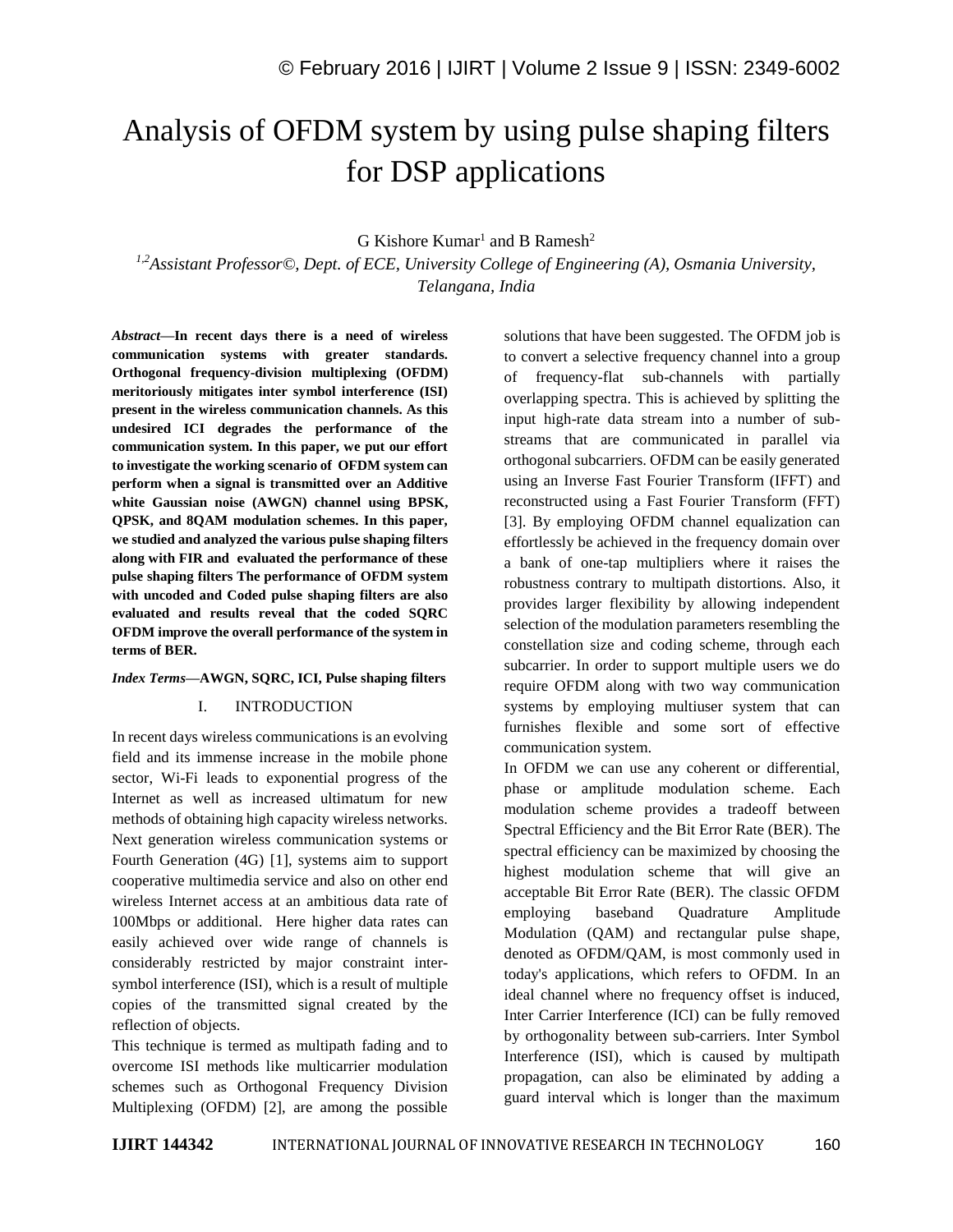time dispersion which leads to a loss of spectral efficiency immediately raises the level of power consumption. Also OFDM system with offset QAM for each sub-carrier, denoted as OFDM/OQAM [4], [5] provides better spectral efficiency and meanwhile it reduces combined ISI/ICI.

## II. RELATED WORK

The Orthogonal Frequency Division Multiplexing (OFDM) is an encouraging wideband communication method for attaining excessive data rate in wired and Wi-Fi environments. There are numerous advantages related to OFDM techniques. Considered one of them is its high spectral efficiency because of the minimum spectral spacing between the subcarriers, attributed to their orthogonality [10]. Also adaptive modulation schemes can be used on individual subcarriers, in step with the transmission conditions on each subcarrier. Additionally this multicarrier transmission procedure can be applied in the digital domain by means of using computationally effective IFFT.

Despite its multidimensional advantages of OFDM systems undergo nevertheless from a quantity of drawbacks. The excessive peak-to-average power Ratio (PAPR) is the most severe one [11] [12]. As this was caused due to positive interference between many sub-carriers, which may arise at few time instants inside the symbol duration. One of the vital apparent difficulties concerning excessive PAPR is to be maintained at power amplifiers stage at transmitter RF side to furnish linear dynamic range. Minimizing the PAPR permits a larger usual power to be transmitted to for a constant peak power, making improvements to the overall signal to noise ratio (SNR) at the receiver, which is more essential to reduce the average PAPR. Generally to serve wide range of communications several techniques were suggested in the works to challenge this foremost issue [13]-[15]. Moreover important task is of reduction in PAPR is accomplished by employing these strategies is relative and is obtained at the cost of both a different complexity to the OFDM transmitter and receiver. Different feasible replacement resolution is to try to take benefit of other parameters of the OFDM sign. Employing the subcarrier waveforms of the OFDM signal seems as an attractive answer for lowering PAPR of OFDM signals.

Yet another accurate frequency and time synchronization are fundamental for OFDM approach. The sensitivity towards provider frequency offset factors attenuation and rotation of subcarriers. For that reason orthogonality among the many carriers is misplaced and thus it yields in constraint so called inter-carrier interference (ICI). The undesired ICI degrades the efficiency of the system. Quite a lot of researchers have proposed numerous ICI mitigation techniques to resolve this crisis [17][18].

The pulse shaping method employed in OFDM system utilized in this study work for reduction of PAPR is also employed for reduction of inter-carrierinterference power through the reduction of side lobes in each carrier. Efficient Pulse shaping technique using new pulse shapes for improving the performance of OFDM system is the major focus of this research work.

## III. PROPOSED APPROACH

As shown in fig.1 (a) and 1(b) show the structure of a typical OFDM communication system with several pulse shaping filters are employed. Here high speed data stream is divided into group of lower speed data streams and thus modulates into orthogonal carriers by employing Inverse Fast Fourier (IFFT) [6] and also pulse shaping filters. The Quadrature amplitude modulation QAM constellation diagrams are used for mapping the transform.



**Fig.1 (a) Transmitter of a pulse shaped OFDM System**

Here by using pulse-shaping filter in OFDM can be formulated as:

$$
s(t) = e^{j2\pi f_c t} \sum_{k=0}^{N-1} D_k p(t) e^{j2\pi f_k t} \dots \dots \dots \dots (1)
$$

Where  $j=\sqrt{-1}$ , Number of subcarrier is N, Carrier frequency of OFDM system is  $f_c$ , Subcarrier frequency of  $k_{th}$  subcarrier is,  $f_k$  and here  $k = 0, 1... N$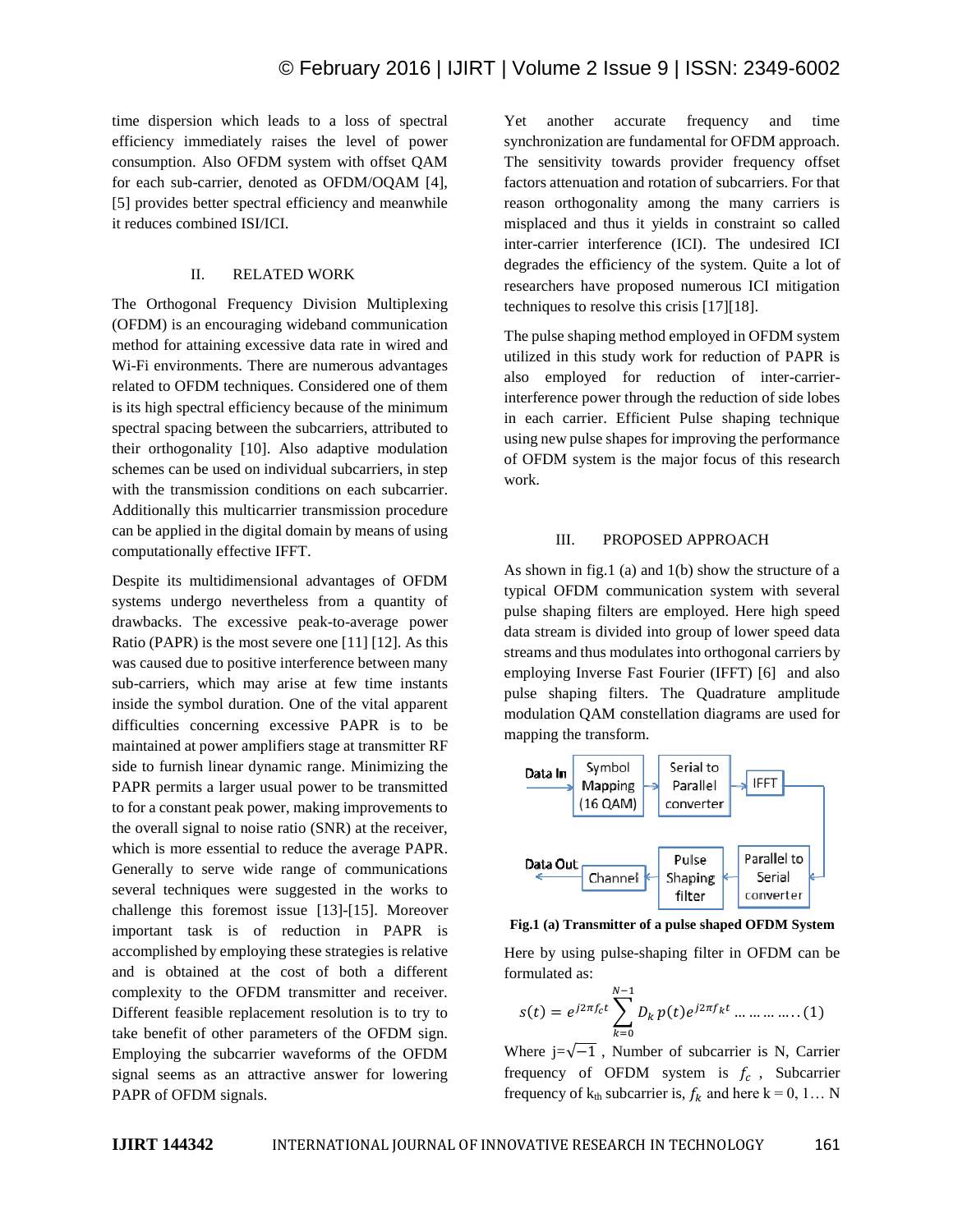– 1, and pt is time limited pulse shaping filter. Transmitted symbol is  $D_k$  which is presumed to have zero mean and normalized average symbol energy. Also we consider that all data symbols are uncorrelated [7, 8]. i.e

$$
E[D_k D_m^*] = \begin{cases} 1, k = m \\ 0, k \neq m \end{cases} \dots \dots \dots \dots \dots \dots (2)
$$
  
Where m=0,1, ........., N-1

Where  $D_m^*$  is the complex conjugate of  $D_k$ . To ensure the orthogonality of subcarrier, it is very imperative to satisfied the below equation for OFDM system [9, 10]. The subcarrier frequency is

$$
f_k = \frac{k}{T_s} \dots \dots \dots \dots \dots \dots \dots (3)
$$
  
Where k=0, 1, ..., ..., N-1  

$$
f_k - f_m = \frac{k-m}{T_s} \dots \dots \dots \dots (4)
$$
  
Where k=m= 0, 1, ..., N-1

In order to maintain atleast subcarrier frequency spacing should have  $\frac{1}{T_s}$  for retaining orthogonally between subcarriers, thus at the receiver the obtained received signal can be denoted as

 $r(t) = s(t) \otimes h(t) + w(t)$  … … … … . (5) In above calculation convolution is represented by  $\otimes$ , h (t) is the channel impulse response along with additive white Gaussian noise is exemplified by w (t) which where the method with zero mean and variance NO / 2 per dimension.



**Fig.1 (b) Receiver of a pulse shaped OFDM System**

Each carrier in the OFDM spectrum is exemplified by main lobe with a number of side lobes having lower amplitudes. The peak power is mainly lies in the main lobe whereas Inter Symbol Interference (ISI) is present in the sidelobes only. Henceforth our objective is to increase the main lobe width and at the same time to decrease the amplitude of sidelobes [7] by employing pulse shaping filters.

Pulse shaping technique is used to transmit data within a limited bandwidth which further reduces the Inter Symbol Interference (ISI) [9]. In our paper we used some commonly used pulse shaping filters such as Raised cosine and Square Root Raised Cosine Filter. ICI power for various shaping pulses is

Raised cosine Pulse

 $P_{RC}(f) = sinc(ft)\frac{\cos(\pi \alpha f t)}{1-(2\alpha f t)^2}$ 1−(2) <sup>2</sup>………………. (6)

Where is the roll off factor  $0 \le \alpha \le 1$  and f, t are called frequency and time respectively. Square Root Raised cosine Pulse

$$
p_{src}(f) = sinc(ft)\left(\frac{4a}{\pi\sqrt{f}}cos(1+a)\frac{\pi f}{t}\right)
$$

$$
+\frac{\left(\frac{t}{4af}sin(1-a)\frac{\pi a}{t}\right)}{(1-\left(\frac{4af}{t}\right)^2)}\dots\dots\dots(7)
$$

In this project we are simulated our work in Matlab 2013a by utilizing 3 well known modulation schemes namely BPSK, QPSK and 8-QAM.

- In the first phase we applied to all the 3 techniques like BPSK, QPSK and 8 QAM with Rectangular pulse shaping (RPS).
- In the second phase we simulated the system using the Square Root Raised Cosine (SQRC) filter as pulse shaping filter and matched filter with the assistance of BPSK modulation and we observed that overall loss didn't cross the 0.5dB. Subsequently we also applied the same with QPSK and 8-QAM to study the comparative results.
- Finally in the last phase we evaluated the coded and uncoded performance of all the 3 techniques i.e, BPSK, QPSK and 8QAM with SQRC pulse shaping. Also we do analyze the transmitted signal spectrum in every occasion.

# IV. EXPERIMENTAL RESULTS

In this paper we took SQRC and simulated initially to the BPSK modulation technique. In this work our main motto is to design SQRC filter by taking FIR filter design into account, since it coefficients number decide the overall performance of the system. We done several iterations in simulation to get few no.of coefficients to have loss in the system that does not exceed 0.5dB at the 10^-5 BER.We observer from the Fig.2 the plot of SQRC the count of the coefficients to be 25.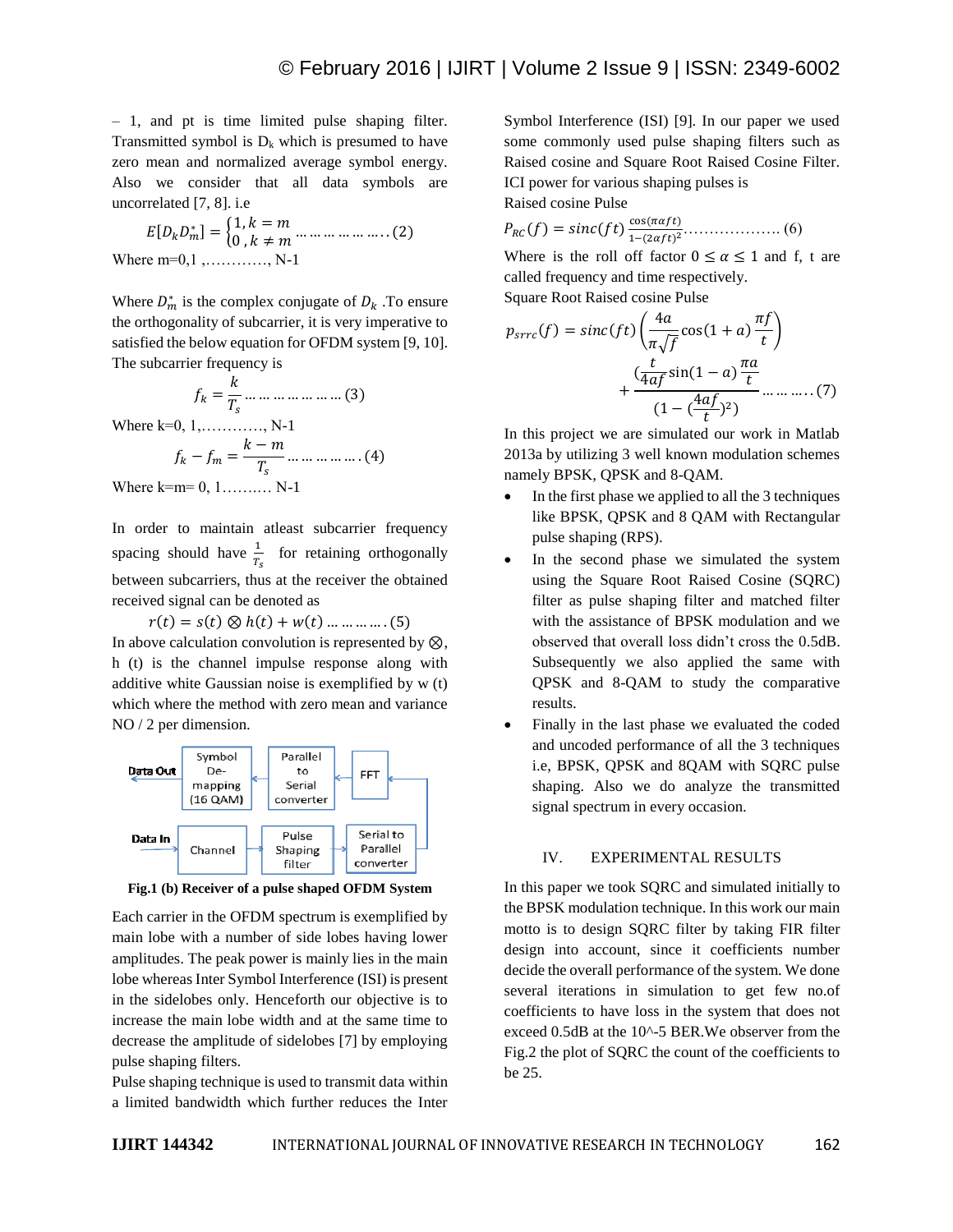

**Fig. 2 coefficients of Square root raised cosine filter**



**Fig .3 Spectrum of Square root raised cosine filter with BPSK**



**Fig.4 BPSK with SQRC**

From Fig.4 we observe that the performance curve of BPSK system after applying the FIR filter to the system. It can be seen that the loss at BER of 10^-5 is less than 0.5dB.



**Fig .5 Spectrum of Square root raised cosine filter with QPSK**

Here the same filter attained for BPSK simulation is deployed to estimate the performance of QPSK. We observe that in QPSK system, the loss at BER is same as BPSK to be 10^-5. Fig.6 shows the overall performance of QPSK scheme after relating on the SQRC filter with no improvement.



**Fig.6: QPSK with SQRC**



**Fig .7 Spectrum of Square root raised cosine filter with 8QAM**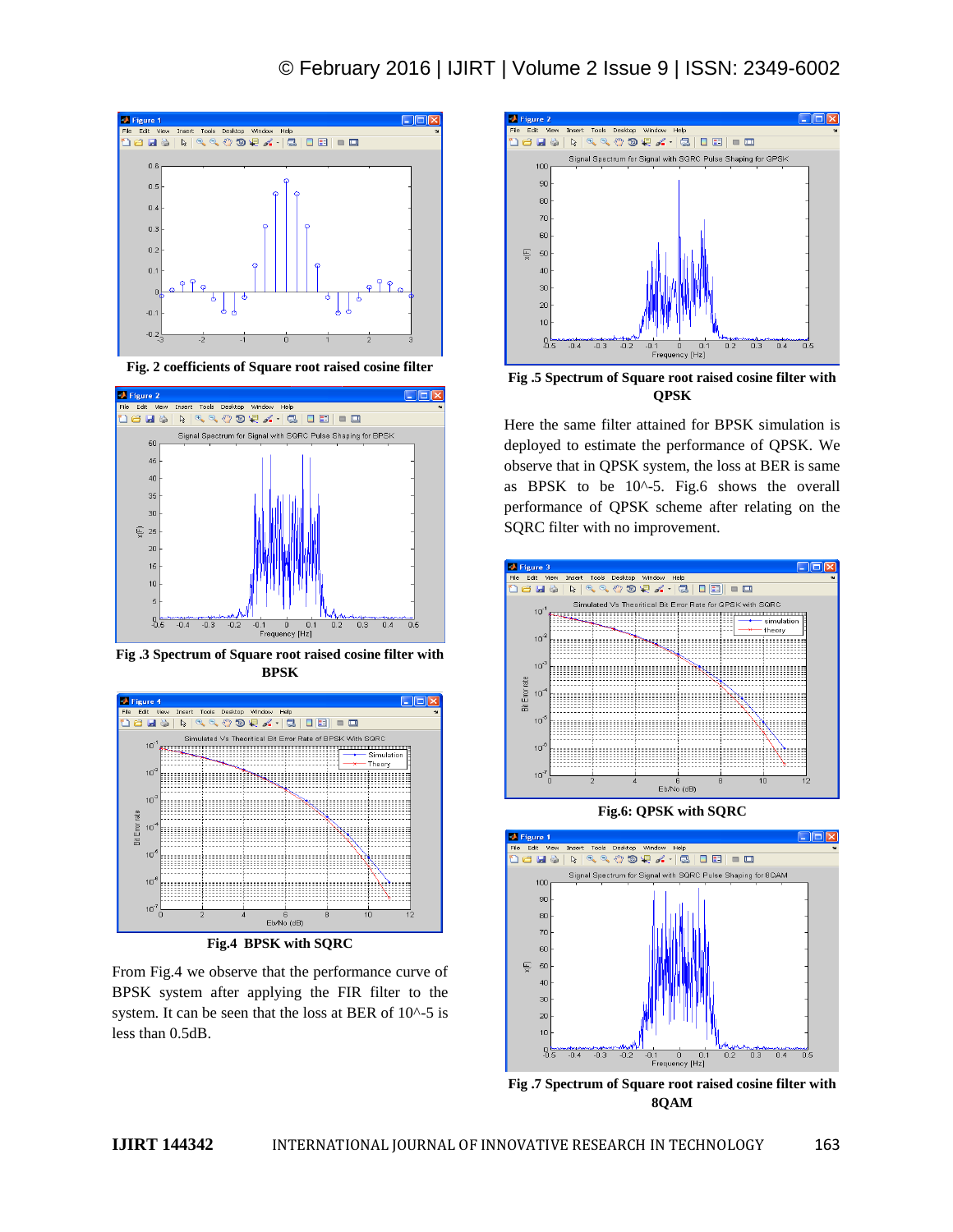

**Fig .8 8QAM with SQRC**

However, from above discussion the performance of BPSK and QPSK was similar after applying the SQRC filter. Nonetheless when the same filter was applied to the 8 QAM scheme it was observed from the Fig.8 it seems to be loss at BER of 10^-5 exceeded to 1.5dB.



**Fig. 9 Coded BPSK with SQRC**

From Fig.9 coded performance of BPSK is seems to be better than the uncoded performance. It is found that coding gain can be  $0.2$ dB at  $10^{-5}$  and it can be further increases as the no.of coefficients increases of FIR filter. We also observed that difference in the curves of both theoretical and simulation which is due to the usage of formulae to evaluate the performance is the value of approximation.

## V. CONCLUSION

In this paper, simulation results have been offered to determine that pulse shaped OFDM suggestively enhances better performance of communication system as related to simple OFDM. It can be concluded that usage of pulse shaping filter possess

spectrum with higher main lobe width and smaller amplitude of side lobes, also pulse shaping filter maintains less ICI and better bandwidth efficiency. We have assessed the performance of these pulse shaping filters with OFDM in terms of BER with varying SNR values for BPSK,QPSK and 8-QAM also we observed that the coded performance of BPSK is seems to be better than the uncoded performance.

## REFERENCES

- [1] T.S.Rappaport, Wireless Communications: Principles and Practice. Upper Saddle River, NJ: Prentice-Hall, 2002.
- [2] Louis Litwin and, Michael Pugel, "Principles of OFDM", RF Signal processing, January 2001.
- [3] B. Hirosaki, "An orthogonally multiplexed QAM system using the discrete Fourier transform," IEEE Trans. On Communications, vol. 29, no. 7, pp. 982– 989, July 1981.
- [4] H.Bolcskei, "Orthogonal Frequency Division Multiplexing Based on Offset QAM", Advances in Gabor Analysis, Birkhauser, 2003.
- [5] P. Siohan, C. Siclet and N. Lacaille, "Analysis and design of OFDM/OQAM systems based on filter bank theory", IEEE Transactions on Signal Processing, vol. 50, no. 5, pp. 1170– 1183, May 2002.
- [6] M.Palaivelan, S. Anand and S. P. Venkatesan, "PAPR and ICI Reduction in OFDM Systems using Modified Raised Cosine Power Pulse Shape", European Journal of Scientific Research, ISSN: 1450-216, Vol.72, No.4, pp. 618-627, 2012.
- [7] Srabani Mohapatra and Susmita Das, "Performance Enhancement of OFDM System with ICI Reduction Technique", In Proceedings of the World Congress on Engineering, Vol. 1, July 2009.
- [8] Nadieh M. Moghaddam and Mohammad Mohebbi, "ICI Reduction Methods in OFDM Systems", Recent Advance in Wireless Communication and Networks, Prof. Jia-Chin Lin (Ed.), ISBN: 978-953-307-274-6, August 23, 2011.
- [9] P. Tan, N.C. Beaulieu, "Reduced ICI in OFDM systems using the better than raised-cosine